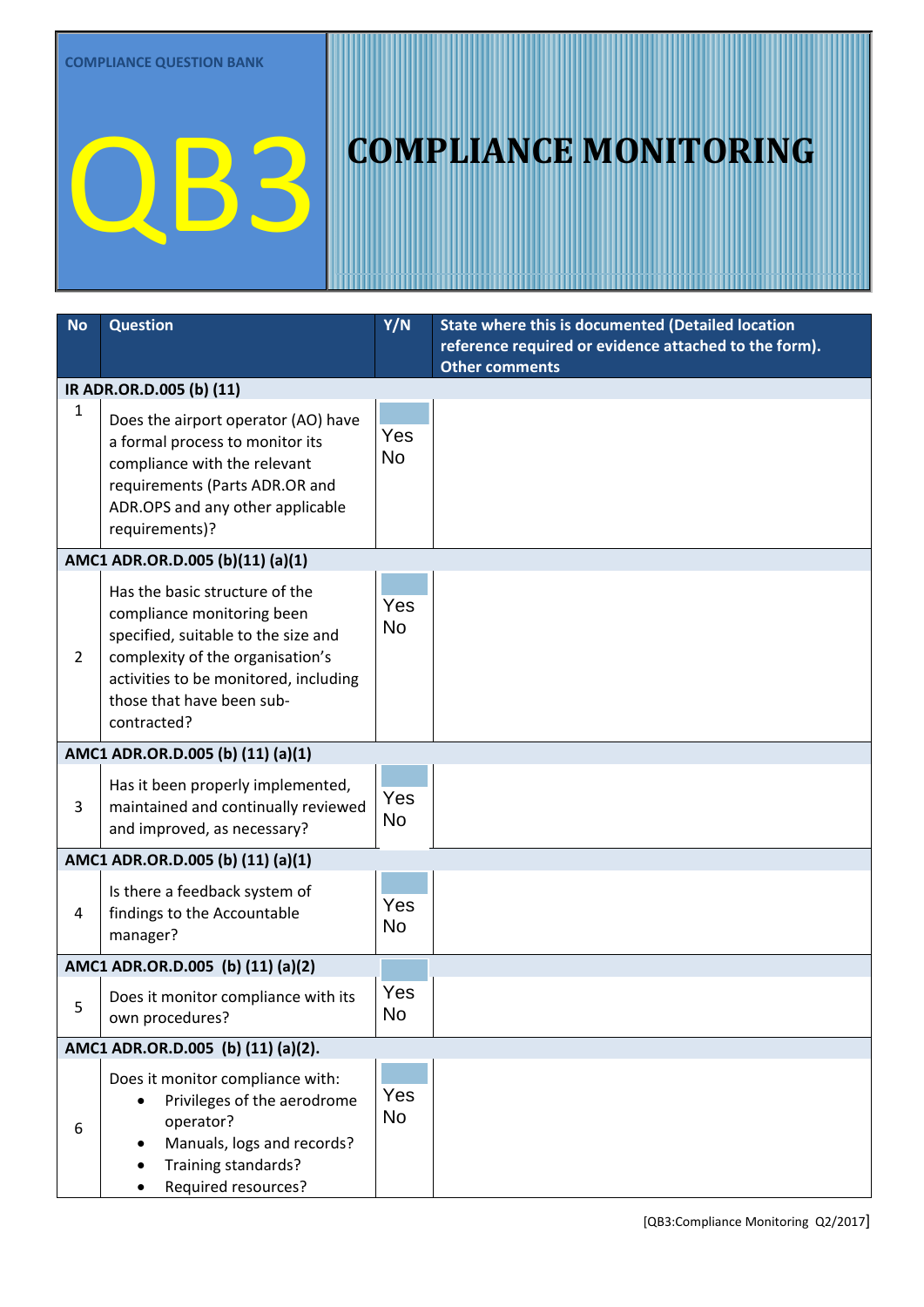| <b>No</b>                        | <b>Question</b>                                                                                                                                       | Y/N              | State where this is documented (Detailed location     |
|----------------------------------|-------------------------------------------------------------------------------------------------------------------------------------------------------|------------------|-------------------------------------------------------|
|                                  |                                                                                                                                                       |                  | reference required or evidence attached to the form). |
|                                  | Management system<br>$\bullet$                                                                                                                        |                  | <b>Other comments</b>                                 |
|                                  | procedures and manuals?                                                                                                                               |                  |                                                       |
|                                  | AMC1 ADR.OR.D.005 (b) (11) (b)(1).                                                                                                                    |                  |                                                       |
| $\overline{7}$                   | Is there a person 'responsible' for<br>compliance monitoring and is he/she<br>also the Safety Manager?                                                | Yes<br><b>No</b> |                                                       |
|                                  | AMC1 ADR.OR.D.005 (b) (11) (b)(1).                                                                                                                    |                  |                                                       |
| 8                                | If yes to the above question. Has the<br>Accountable Manager ensured<br>sufficient resources are allocated for<br>the compliance monitoring function? | Yes<br><b>No</b> |                                                       |
|                                  | AMC2 ADR.OR.D.005 (b) (11) (a)(1)                                                                                                                     |                  |                                                       |
| 9                                | Do they have direct access to and<br>are responsible to the Accountable<br>Manager?                                                                   | Yes<br><b>No</b> |                                                       |
|                                  | AMC1 ADR.OR.D.005 (b)(11) (b)(2)                                                                                                                      |                  |                                                       |
| 10                               | Are audits/inspections carried out by<br>personnel not responsible for the<br>function/procedure, i.e.<br>independent?                                | Yes<br><b>No</b> |                                                       |
|                                  | AMC1 ADR.OR.D.005 (b)(11) (b)(3)                                                                                                                      |                  |                                                       |
| 11                               | Do those personnel have access to<br>any part of the organisation and<br>contracted organisation, as<br>required?                                     | Yes<br><b>No</b> |                                                       |
|                                  | AMC1 ADR.OR.D.005 (b)(11) (c)(1)                                                                                                                      |                  |                                                       |
| 12                               | Does the compliance documentation<br>include the relevant processes and<br>procedures for the activity being<br>audited?                              | Yes<br><b>No</b> |                                                       |
| AMC1 ADR.OR.D.005 (b)(11) (C)(2) |                                                                                                                                                       |                  |                                                       |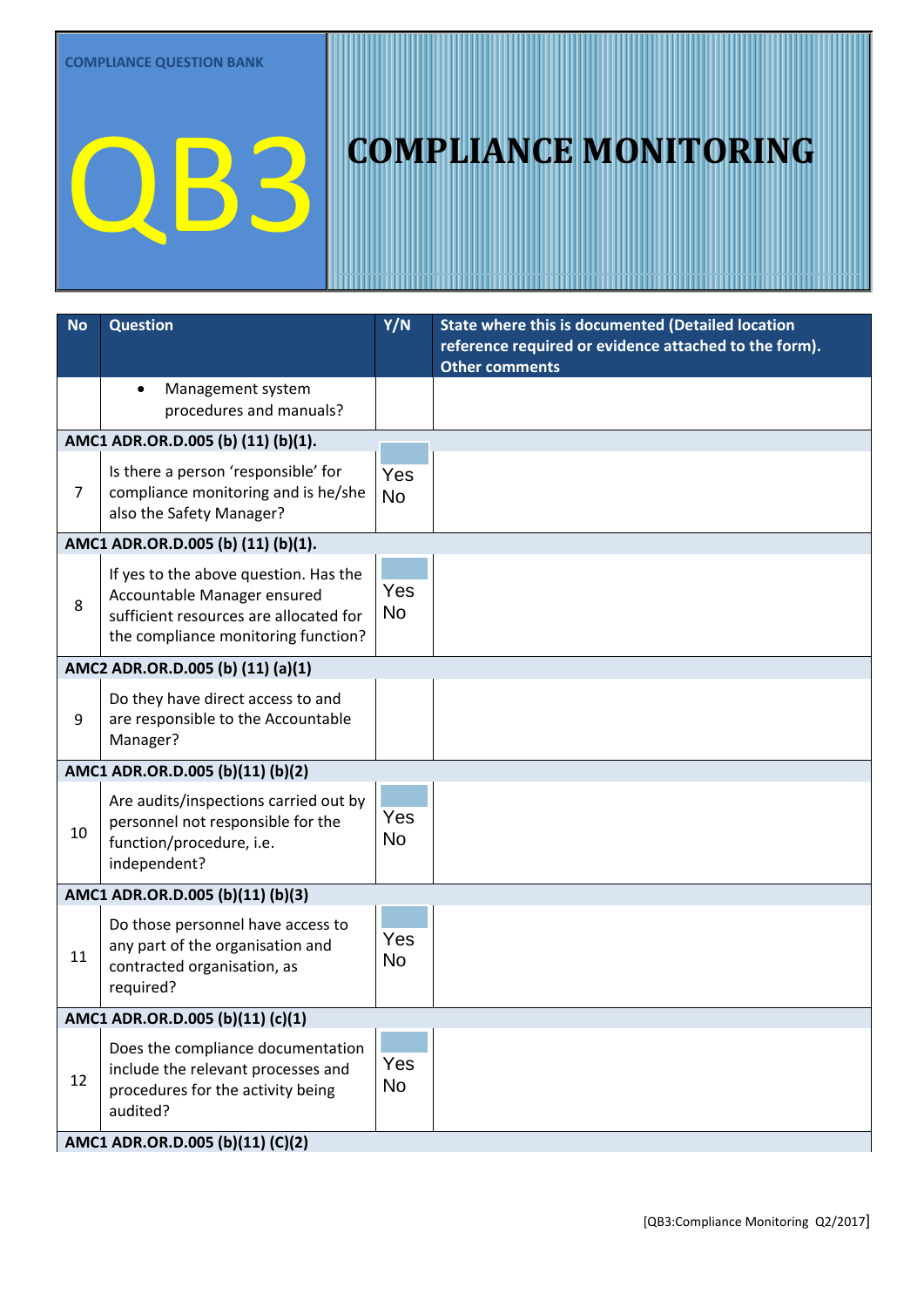| <b>No</b> | <b>Question</b>                                                                                                                                                                                                                                                                                                                                                                                                                                                                                                          | Y/N              | State where this is documented (Detailed location     |
|-----------|--------------------------------------------------------------------------------------------------------------------------------------------------------------------------------------------------------------------------------------------------------------------------------------------------------------------------------------------------------------------------------------------------------------------------------------------------------------------------------------------------------------------------|------------------|-------------------------------------------------------|
|           |                                                                                                                                                                                                                                                                                                                                                                                                                                                                                                                          |                  | reference required or evidence attached to the form). |
|           |                                                                                                                                                                                                                                                                                                                                                                                                                                                                                                                          |                  | <b>Other comments</b>                                 |
| 13        | Does the documentation also<br>include:<br>Description of the<br>$\bullet$<br>organisation of the operator?<br>Terminology?<br>Specified activity standards?<br>Allocation of<br>duties/responsibilities?<br>Procedures to ensure<br>$\bullet$<br>regulatory compliance?<br>• The compliance monitoring<br>system reflecting:<br>Schedule of programme?<br>$\bullet$<br>o Audit procedures?<br>o Reporting procedures?<br>o Follow up and corrective<br>action procedures and<br>recording system?<br>Training syllabus? | Yes<br><b>No</b> |                                                       |
|           | Document control?                                                                                                                                                                                                                                                                                                                                                                                                                                                                                                        |                  |                                                       |
|           | AMC1 ADR.OR.D.005 (b)(11) (d)(1)                                                                                                                                                                                                                                                                                                                                                                                                                                                                                         |                  |                                                       |
| 14        | Does the AO ensure that all<br>personnel understand the objectives<br>laid down in the management<br>system documentation?                                                                                                                                                                                                                                                                                                                                                                                               | Yes<br><b>No</b> |                                                       |
|           | AMC1 ADR.OR.D.005 (b)(11) (d)(2)&(3)                                                                                                                                                                                                                                                                                                                                                                                                                                                                                     |                  |                                                       |
| 15        | Based on the volume and complexity<br>of the activities, is time provided to<br>train the personnel involved in<br>compliance management, and for<br>briefing the remaining personnel?                                                                                                                                                                                                                                                                                                                                   | Yes<br>No        |                                                       |
|           | AMC1 ADR.OR.D.005 (b)(11) (d)(2)                                                                                                                                                                                                                                                                                                                                                                                                                                                                                         |                  |                                                       |
| 16        | Have personnel responsible for<br>managing the compliance<br>monitoring received training on:                                                                                                                                                                                                                                                                                                                                                                                                                            | Yes<br>No        |                                                       |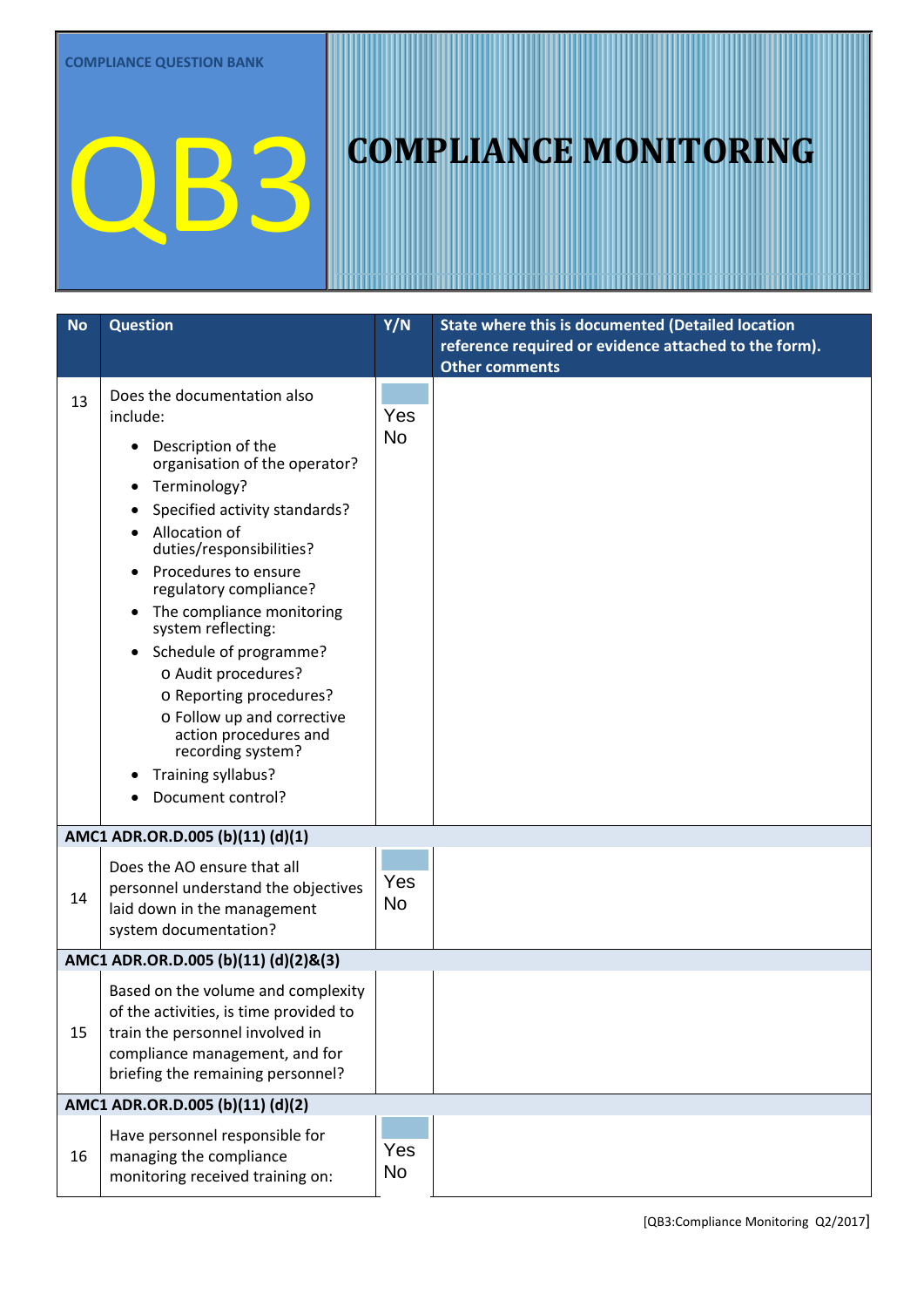| <b>No</b> | <b>Question</b>                                                                                                   | Y/N                     | <b>State where this is documented (Detailed location</b> |  |
|-----------|-------------------------------------------------------------------------------------------------------------------|-------------------------|----------------------------------------------------------|--|
|           |                                                                                                                   |                         | reference required or evidence attached to the form).    |  |
|           | Requirements of compliance<br>$\bullet$                                                                           |                         | <b>Other comments</b>                                    |  |
|           | monitoring?                                                                                                       |                         |                                                          |  |
|           | Manuals and procedures related<br>$\bullet$<br>to the task?                                                       |                         |                                                          |  |
|           | Audit techniques?<br>$\bullet$                                                                                    |                         |                                                          |  |
|           | Reporting and recording?<br>$\bullet$                                                                             |                         |                                                          |  |
|           | AMC2 ADR.OR.D.005 (b)(11)(b) (paras 1 to 4)                                                                       |                         |                                                          |  |
|           | Does the person allocated<br>responsibility for the compliance<br>monitoring have:                                | <b>Yes</b><br><b>No</b> |                                                          |  |
|           | Adequate experience and<br>expertise in aerodrome<br>operations, or aerodrome<br>maintenance, or similar<br>area? |                         |                                                          |  |
| 17        | Adequate knowledge of, and<br>experience in safety<br>management and quality<br>assurance?                        |                         |                                                          |  |
|           | Knowledge of the<br>aerodrome manual; and                                                                         |                         |                                                          |  |
|           | Comprehensive knowledge<br>of the applicable<br>requirements in the area of<br>aerodromes?                        |                         |                                                          |  |
|           | AMC1 ADR.OR.D.005 (b)(11) (e)(1)                                                                                  |                         |                                                          |  |
| 18        | Is there a defined audit schedule to<br>be completed during a specified<br>calendar period?                       | Yes<br><b>No</b>        |                                                          |  |
|           | AMC1 ADR.OR.D.005 (b)(11) (e)(1)                                                                                  |                         |                                                          |  |
| 19        | Has a periodic review cycle for each<br>area been established?                                                    | Yes<br><b>No</b>        |                                                          |  |
|           | AMC1 ADR.OR.D.005 (b)(11) (e)(1)                                                                                  |                         |                                                          |  |